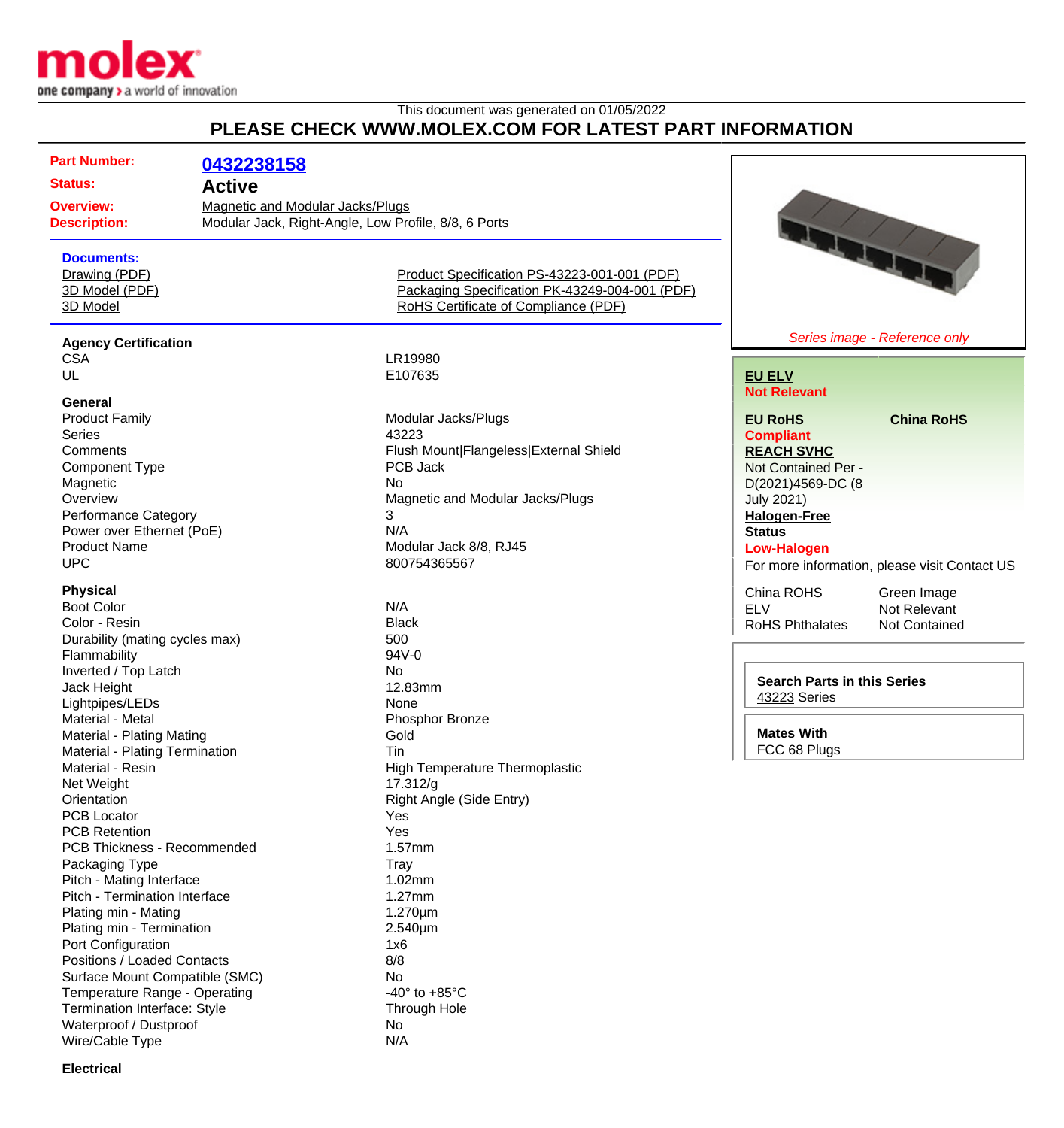| Current - Maximum per Contact<br>Shielded<br>Voltage - Maximum | 1.5A<br>No<br>150V AC (RMS) |  |  |
|----------------------------------------------------------------|-----------------------------|--|--|
| <b>Solder Process Data</b><br>Lead-freeProcess Capability      | WAVE                        |  |  |
| <b>Material Info</b><br><b>Engineering Number</b>              | A432238158                  |  |  |
| <b>Reference - Drawing Numbers</b>                             |                             |  |  |
| Packaging Specification                                        | PK-43249-004-001            |  |  |
| <b>Product Specification</b>                                   | PS-43223-001-001            |  |  |
| Sales Drawing                                                  | SDA-43223-001               |  |  |

## This document was generated on 01/05/2022 **PLEASE CHECK WWW.MOLEX.COM FOR LATEST PART INFORMATION**